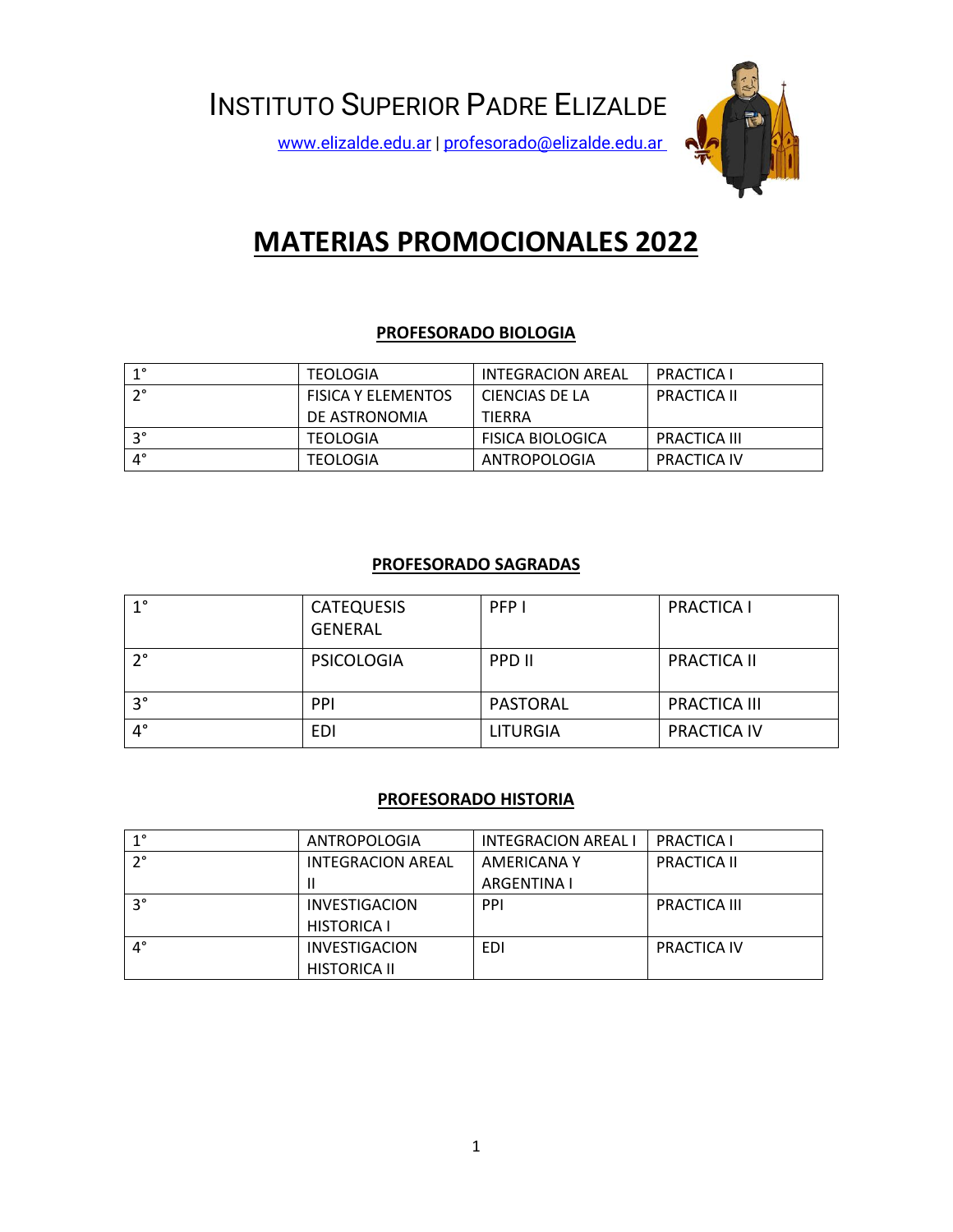INSTITUTO SUPERIOR PADRE ELIZALDE

[www.elizalde.edu.ar](http://www.elizalde.edu.ar/) | [profesorado@elizalde.edu.ar](mailto:profesorado@elizalde.edu.ar)



## **PROFESORADO GEOGRAFIA**

| $1^{\circ}$ | ANTROPOLOGIA             | <b>INTEGRACION AREAL I</b> | <b>PRACTICA I</b>   |
|-------------|--------------------------|----------------------------|---------------------|
| $2^{\circ}$ | <b>INTEGRACION AREAL</b> | <b>HISTORIA I</b>          | <b>PRACTICA II</b>  |
|             |                          |                            |                     |
| $3^{\circ}$ | <b>INVESTIGACION</b>     | <b>HISTORIA II</b>         | <b>PRACTICA III</b> |
|             | <b>GEOGRAFICA I</b>      |                            |                     |
| $4^{\circ}$ | <b>PROBLEMAS</b>         | <b>PROBLEMAS</b>           | <b>PRACTICA IV</b>  |
|             | <b>ESPACIALES</b>        | <b>ESPACIALES</b>          |                     |
|             | <b>MUNDIALES</b>         | <b>AMERICANOS</b>          |                     |

#### **PROFESORADO INICIAL**

| $1^{\circ}$ | <b>TALLER LECTURA</b> | <b>TALLER</b>        | <b>PRACTICA I</b>   |
|-------------|-----------------------|----------------------|---------------------|
|             | ESC/ORAL              | PENSAMIENTO          |                     |
|             |                       | LOGICO MATEM.        |                     |
| $2^{\circ}$ | <b>TEORIA</b>         | PSICOLOGIA SOCIAL    | <b>PRACTICA II</b>  |
|             | SOCIOPOLITICA Y       |                      |                     |
|             | <b>EDUCACION</b>      |                      |                     |
| $3^{\circ}$ | Taller de matemática  | Taller de Literatura | <b>PRACTICA III</b> |
| $4^\circ$   | <b>ATENEOS</b>        | EDI                  | PRACTICA IV         |

# **PROFESORADO PRIMARIA**

| $1^{\circ}$ | <b>TALLER LECTURA Y</b> | <b>TALLER DE</b>     | <b>PRACTICA I</b>   |
|-------------|-------------------------|----------------------|---------------------|
|             | ORALIDAD                | PENSAMIENTO          |                     |
|             |                         | LOGICO               |                     |
| $2^{\circ}$ | EDUCACION               | PSICOLOGIA SOCIAL    | <b>PRACTICA II</b>  |
|             | <b>ARTISTICA</b>        |                      |                     |
| $3^{\circ}$ | <b>CONFIGURACIONES</b>  | <b>MEDIOS</b>        | <b>PRACTICA III</b> |
|             | <b>CULTURALES</b>       | <b>AUDIOVISUALES</b> |                     |
| $4^{\circ}$ | <b>ATENEOS</b>          | EDI                  | <b>PRACTICA IV</b>  |